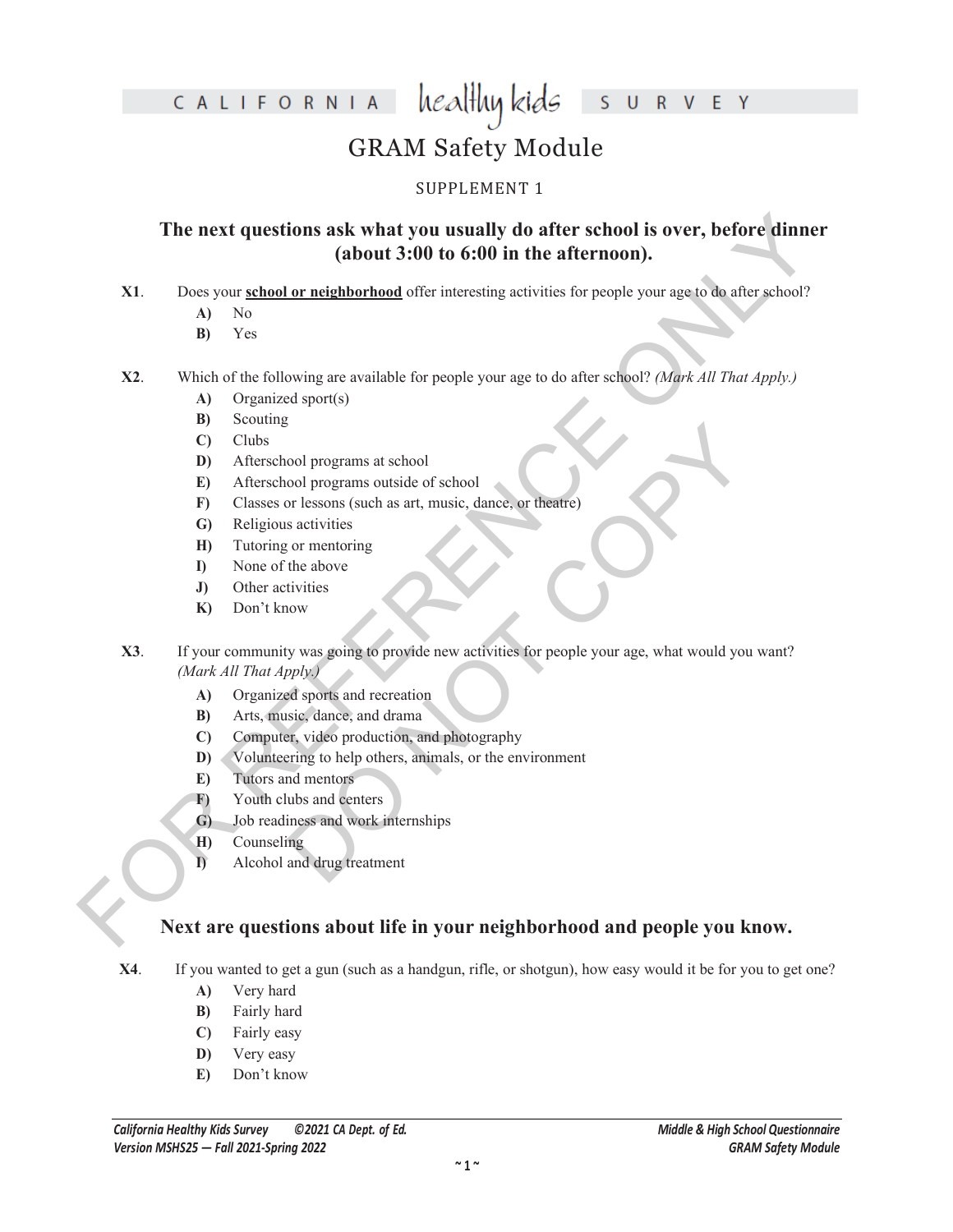CALIFORNIA

healthykids surver

# GRAM Safety Module

#### SUPPLEMENT 1

*Are there adults you feel close to who…*

|      |              |                                                                    | None                      | Some         | Many           | Most Or<br>All | Don't<br>Know |
|------|--------------|--------------------------------------------------------------------|---------------------------|--------------|----------------|----------------|---------------|
| X5.  |              | use illegal drugs (marijuana, cocaine,<br>methamphetamine, etc.)?  | $\mathbf{A}$              | $\, {\bf B}$ | $\mathcal{C}$  | $\mathbf D$    | ${\bf E}$     |
| X6.  |              | are gang members?                                                  | $\mathbf{A}$              | $\, {\bf B}$ | $\mathbf C$    | D.             | ${\bf E}$     |
| X7.  |              | have gotten in trouble with the police?                            | $\mathbf{A}$              | $\mathbf B$  | $\mathbf{C}$   | D              | ${\bf E}$     |
| X8.  |              | sell or deal drugs?                                                | $\mathbf{A}$              | $\, {\bf B}$ | $\mathbf C$    | $\mathbf D$    | ${\bf E}$     |
| X9.  |              | would approve of you <b>hanging out</b> with<br>members of a gang? | $\boldsymbol{\mathsf{A}}$ | $\, {\bf B}$ | $\overline{C}$ | ${\rm D}$      | ${\bf E}$     |
| X10. | member?      | would approve of you <b>becoming</b> a gang                        | $\boldsymbol{A}$          | $\, {\bf B}$ | $\mathcal{C}$  | ${\rm D}$      | ${\bf E}$     |
| X11. |              | Are there gang members at your school?                             |                           |              |                |                |               |
|      | A)           | Yes, a lot                                                         |                           |              |                |                |               |
|      | B)           | Yes, some                                                          |                           |              |                |                |               |
|      | $\mathbf{C}$ | Yes, a few                                                         |                           |              |                |                |               |
|      | D)           | No, none                                                           |                           |              |                |                |               |
|      | E)           | Don't know                                                         |                           |              |                |                |               |
| X12. |              | Are there gang members in your neighborhood?                       |                           |              |                |                |               |
|      | A)           | Yes, a lot                                                         |                           |              |                |                |               |
|      | B)           | Yes, some                                                          |                           |              |                |                |               |
|      | $\mathbf{C}$ | Yes, a few                                                         |                           |              |                |                |               |
|      | D)           | No, none                                                           |                           |              |                |                |               |
|      | E)           | Don't know                                                         |                           |              |                |                |               |
| X13. |              | How many of your friends are in a gang?                            |                           |              |                |                |               |
|      | A)           | A lot                                                              |                           |              |                |                |               |
|      | B)           | Some                                                               |                           |              |                |                |               |
|      | $\mathbf{C}$ | A few                                                              |                           |              |                |                |               |
|      | D)           | None                                                               |                           |              |                |                |               |
|      | Ē)           | Don't know                                                         |                           |              |                |                |               |
|      |              | In the past 12 months                                              |                           |              |                |                |               |

#### *In the past 12 months…*

#### *At your school, have gang members done the following?*

|      |                                          | Often | <b>Sometimes</b> | Never | Don't Know |
|------|------------------------------------------|-------|------------------|-------|------------|
| X14. | Gotten into fights                       | А     | В                |       |            |
| X15. | Provided protection for each other       | А     | В                |       |            |
| X16. | Stolen things or robbed people           | A     | В                |       | D          |
| X17. | Damaged or destroyed property            | А     | В                |       |            |
| X18. | Sold drugs                               | А     | В                |       |            |
| X19. | Carried weapons (gun, knife, club, etc.) |       | В                |       |            |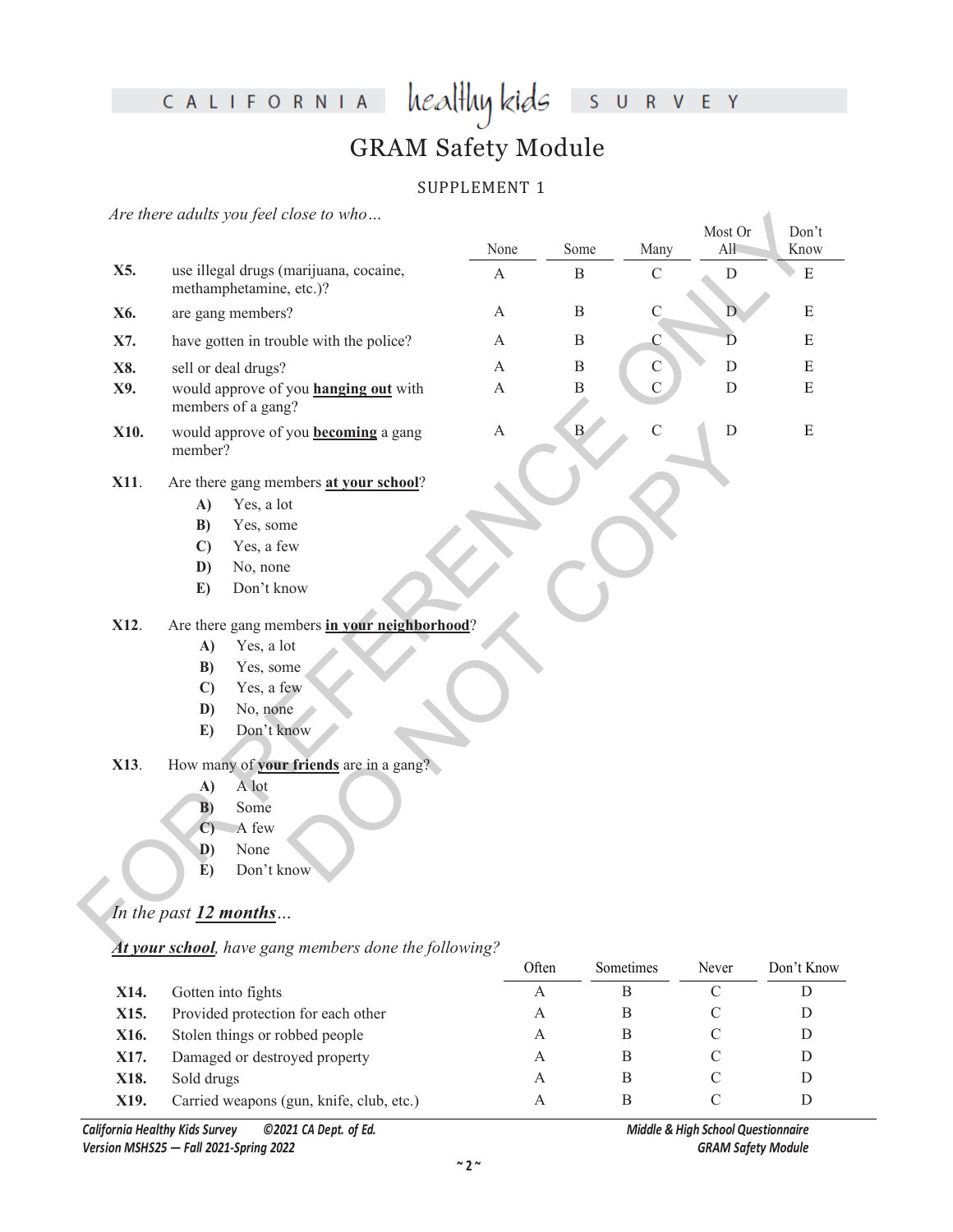CALIFORNIA

healthy kids U R V E Y  $\overline{S}$ 

# GRAM Safety Module

#### SUPPLEMENT 1

#### *In the past 12 months…*

|      |                                                                                  | <b>In your neighborhood</b> , have gang members done the following? |                |                | Don't         |
|------|----------------------------------------------------------------------------------|---------------------------------------------------------------------|----------------|----------------|---------------|
|      |                                                                                  | Often                                                               | Sometimes      | Never          | Know          |
| X20. | Gotten into fights                                                               | A                                                                   | B              | С              | D             |
| X21. | Provided protection for each other                                               | А                                                                   | Β              | $\mathcal{C}$  | D             |
| X22. | Stolen things or robbed people                                                   | А                                                                   | B              | $\mathcal{C}$  | D             |
| X23. | Damaged or destroyed property                                                    | А                                                                   | $\overline{B}$ | $\overline{C}$ | D             |
| X24. | Helped out in the community                                                      | $\overline{A}$                                                      | B              | $\overline{C}$ | D             |
| X25. | Sold drugs                                                                       | A                                                                   | B              | $\mathbf C$    | D             |
| X26. | Carried weapons (gun, knife, club, etc.)                                         | $\overline{A}$                                                      | $\overline{B}$ | $\mathsf{C}$   | D             |
|      | During the past 12 months, how many times have you                               |                                                                     |                |                |               |
|      |                                                                                  | Often                                                               | Sometimes      | Never          | Don't<br>Know |
| X27. | been physically hurt or threatened going to or from<br>school?                   | А                                                                   | B              | C              | D             |
| X28. | sold drugs to someone?                                                           | А                                                                   | $\mathbf B$    | $\mathcal{C}$  | D             |
| X29. | been in a physical fight between groups of kids?                                 | А                                                                   | B              | $\mathcal{C}$  | D             |
| X30. | used any weapons to threaten or bully someone?                                   | A                                                                   | B              | $\mathcal{C}$  | D             |
| X31. | stolen or tried to steal a car or motorcycle?                                    | Α                                                                   | B              | $\overline{C}$ | D             |
| X32. | been in trouble with the police?                                                 | A                                                                   | B              | $\mathcal{C}$  | D             |
| X33. | Have you ever been a member of a gang?                                           |                                                                     |                |                |               |
|      | A)<br>No.                                                                        |                                                                     |                |                |               |
|      | B)<br>Yes                                                                        |                                                                     |                |                |               |
|      | If you answered YES to the last question, please answer the next questions about |                                                                     |                |                |               |
|      | your experiences with gangs.                                                     |                                                                     |                |                |               |
|      |                                                                                  |                                                                     |                |                |               |
|      | If you answered NO, you have completed this section of the survey.               |                                                                     |                |                |               |

## *During the past 12 months, how many times have you…*

| X25.                                                                             | Sold drugs                                                         | A              | B            |               | D             |  |  |  |
|----------------------------------------------------------------------------------|--------------------------------------------------------------------|----------------|--------------|---------------|---------------|--|--|--|
| X26.                                                                             | Carried weapons (gun, knife, club, etc.)                           | $\overline{A}$ | B            |               | D             |  |  |  |
|                                                                                  |                                                                    |                |              |               |               |  |  |  |
| During the past 12 months, how many times have you                               |                                                                    |                |              |               |               |  |  |  |
|                                                                                  |                                                                    | Often          | Sometimes    | Never         | Don't<br>Know |  |  |  |
| X27.                                                                             | been physically hurt or threatened going to or from                | A              | B            | C             | D             |  |  |  |
|                                                                                  | school?                                                            |                |              |               |               |  |  |  |
| X28.                                                                             | sold drugs to someone?                                             | A              | $\, {\bf B}$ | C             | D             |  |  |  |
| X29.                                                                             | been in a physical fight between groups of kids?                   | A              | B            |               | D             |  |  |  |
| X30.                                                                             | used any weapons to threaten or bully someone?                     | A              | B            |               | D             |  |  |  |
| X31.                                                                             | stolen or tried to steal a car or motorcycle?                      | A              | B            |               | D             |  |  |  |
| X32.                                                                             | been in trouble with the police?                                   | A              | B            | $\mathcal{C}$ | D             |  |  |  |
| X33.                                                                             | Have you ever been a member of a gang?                             |                |              |               |               |  |  |  |
|                                                                                  | N <sub>o</sub><br>A)                                               |                |              |               |               |  |  |  |
|                                                                                  | Yes<br>B)                                                          |                |              |               |               |  |  |  |
|                                                                                  |                                                                    |                |              |               |               |  |  |  |
| If you answered YES to the last question, please answer the next questions about |                                                                    |                |              |               |               |  |  |  |
| your experiences with gangs.                                                     |                                                                    |                |              |               |               |  |  |  |
|                                                                                  |                                                                    |                |              |               |               |  |  |  |
|                                                                                  | If you answered NO, you have completed this section of the survey. |                |              |               |               |  |  |  |

- **X33**. Have you ever been a member of a gang?
	- **A)** No **B)** Yes

## **If you answered NO, you have completed this section of the survey.**

- **A)** 10 years old or younger
- **B)** 11 years old
- **C)** 12 years old
- **D)** 13 years old
- **E)** 14 years old
- **F)** 15 years old
- **G)** 16 years old
- **H)** 17 years old or older